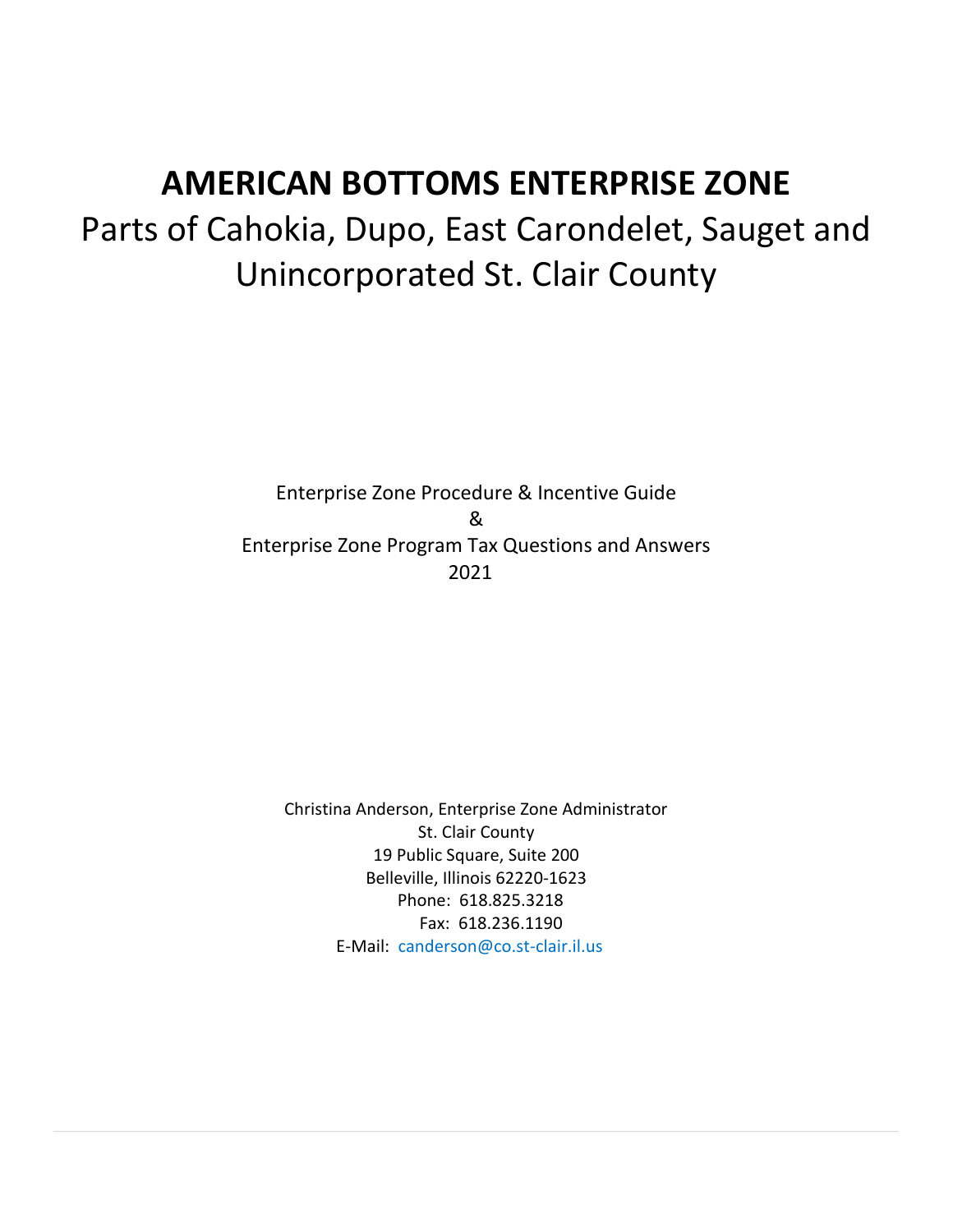## **ENTERPRISE ZONES**

The Illinois Enterprise Zone Act took effect December 7, 1982 and significant changes were enacted in August 2012. An enterprise zone is a specific area designated by the State of Illinois in cooperation with a local government to receive various tax incentives and other benefits to stimulate economic activity and neighborhood revitalization.

Enterprise zones range from a half square mile to fifteen square miles.

# **AMERICAN BOTTOMS ENTERPRISE ZONE**

The American Bottoms Enterprise Zone was originally certified by the State of Illinois on March 1, 1990. The Zone is a tool used to encourage economic development. The American Bottoms Enterprise Zone incentives are established by state legislation and local ordinance.

The information in this Guide provides further information on which projects might qualify for the American Bottoms Enterprise Zone as well as further information on the incentives potentially available.

The enterprise zone program tax questions and answers within this Guide are published by the Illinois Department of Commerce and Economic Opportunity (DCEO) and summarize the most often asked questions on the tax benefits offered through the Enterprise Zone Program.

The contents and procedures outlined in this Guide dated January 2020 supersede all previous versions of this document

# **SALES TAX EXEMPTION** (A project application for exemption is attached to this document)

As of July 1, 2013, the building materials exemption will be available only to those contractors or other entities with a certificate issued by the Illinois Department of Revenue.

Enterprise Zone participants have been granted an exemption of the State, City and County sales tax. Sales tax is exempted on building materials incorporated permanently into real estate located in the American Bottoms Enterprise Zone.

## *Notwithstanding any other provision hereof, nothing in this Section shall be construed to exempt any such sale from the transit "Sales Tax" levied by the County of St. Clair.*

In order to receive this exemption, building materials must be used for remodeling, rehabilitation or permanent new construction of commercial property. Construction must be of the nature that a building permit would be required. A completed exemption form must be submitted to the Zone Administrator prior to the start of the project.

If an applicant requests certification for a project that does not require a building permit according to the rules, regulations, ordinances and resolutions in force, the Zone Administrator may still approve an exemption certificate in certain circumstances. Documentation from the Village of Cahokia, Village of Dupo, the Village of Sauget, Village of East Carondelet or St. Clair County that a permit is not required must be submitted to the Zone Administrator for review and consideration by the contractor or business seeking the exemption. In addition to the completed exemption form, the applicant must submit a copy of the approved building permit or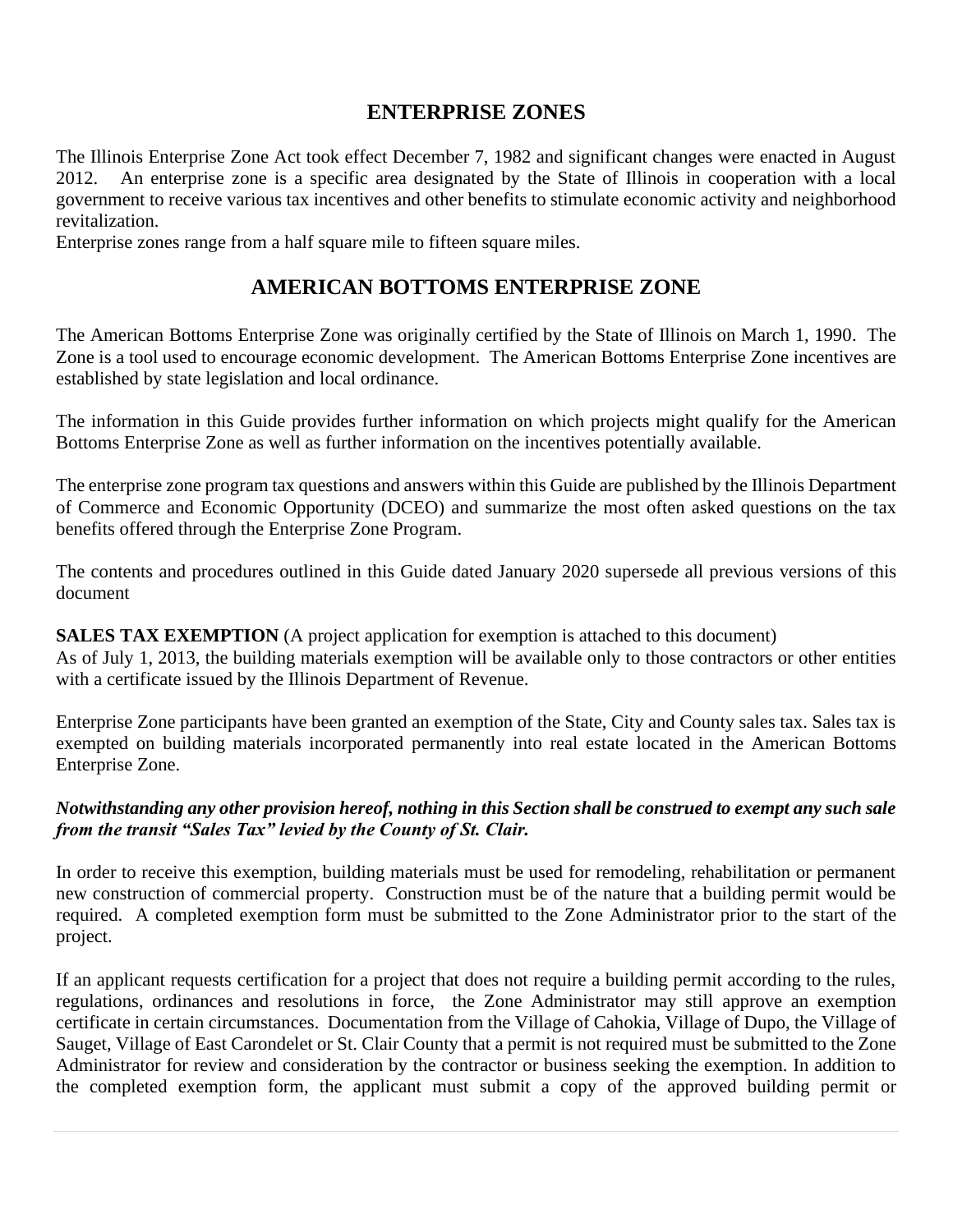documentation that a permit is not required, issued by St. Clair County or applicable local unit of government. The Administrator will verify the project is eligible and located within the Zone boundary.

Residential properties located in the American Bottoms Enterprise Zone are not eligible for sales tax exemption.

## **What is the sales tax deduction and what is the retailer's role?**

Each retailer, who makes a qualified sale of building materials to be incorporated into real estate in the America Bottoms Enterprise Zone by remodeling, rehabilitation or new construction, may deduct receipts from such sales when calculating the tax imposed by this Act. For purposes of this Section, "qualified sale" means a sale of building materials that will be incorporated into real estate as part of a building project located in the zone for which a for which a Certificate of Eligibility for Sales Tax Exemption has been issued by the Illinois Department of Revenue (IDOR). To document the exemption allowed under this Section, the retailer must obtain from the purchaser a copy of the Certificate of Eligibility for Sales Tax Exemption issued by Illinois Department of Revenue.

Contractors and other entities participating in a real estate construction, rehabilitation, or renovation project in the zone and seeking an exemption certificate must apply through the Zone Administrator. The Zone Administrator will provide the information to IDOR for an exemption certificate. Certificate holders are responsible for ensuring that their certificates are used only to make qualified purchases.

The Certificate of Eligibility for Sales Tax Exemption must contain:

- project name and address of the construction contractor or other entity;
- the name and number of the enterprise zone;
- Enterprise Zone Building Materials Exemption Certificate number issued to the purchaser by IDOR
- the name and location or address of the building project in the enterprise zone;
- the periods of time over which supplies for the project are expected to be purchased;
- employment information (job creation);
- a description of the building materials being purchased; and
- the purchaser's signature and date of purchase.

The ordinance that governs the enterprise zone into which the building materials will be incorporated may neither require nor prohibit the purchase of building materials from any retailer or class of retailers in order to qualify for the exemption.

## **How does the enterprise zone sales tax deduction effect the Regional Transit Authority Retailers' Occupation Tax (TRA ROT), the Metro-East ROT, the County Water Commission Tax, Home Rule Municipal Tax and the County Supplemental Tax?**

Once the gross receipts from sales of building materials are excluded from the Illinois Retailers' Occupation Tax base by virtue of exempted building materials, these receipts are also excluded from the RTA and the Metro-East ROT base.

## **Do all retailers offer a point of sale exemption?**

No. Retailers are not required by law to participate. The purchaser must ask the retailer for cooperation on this incentive. Retailers have, however, demonstrated good cooperation throughout the history of this program, as this incentive permits them to give customers a "break" without cost to themselves.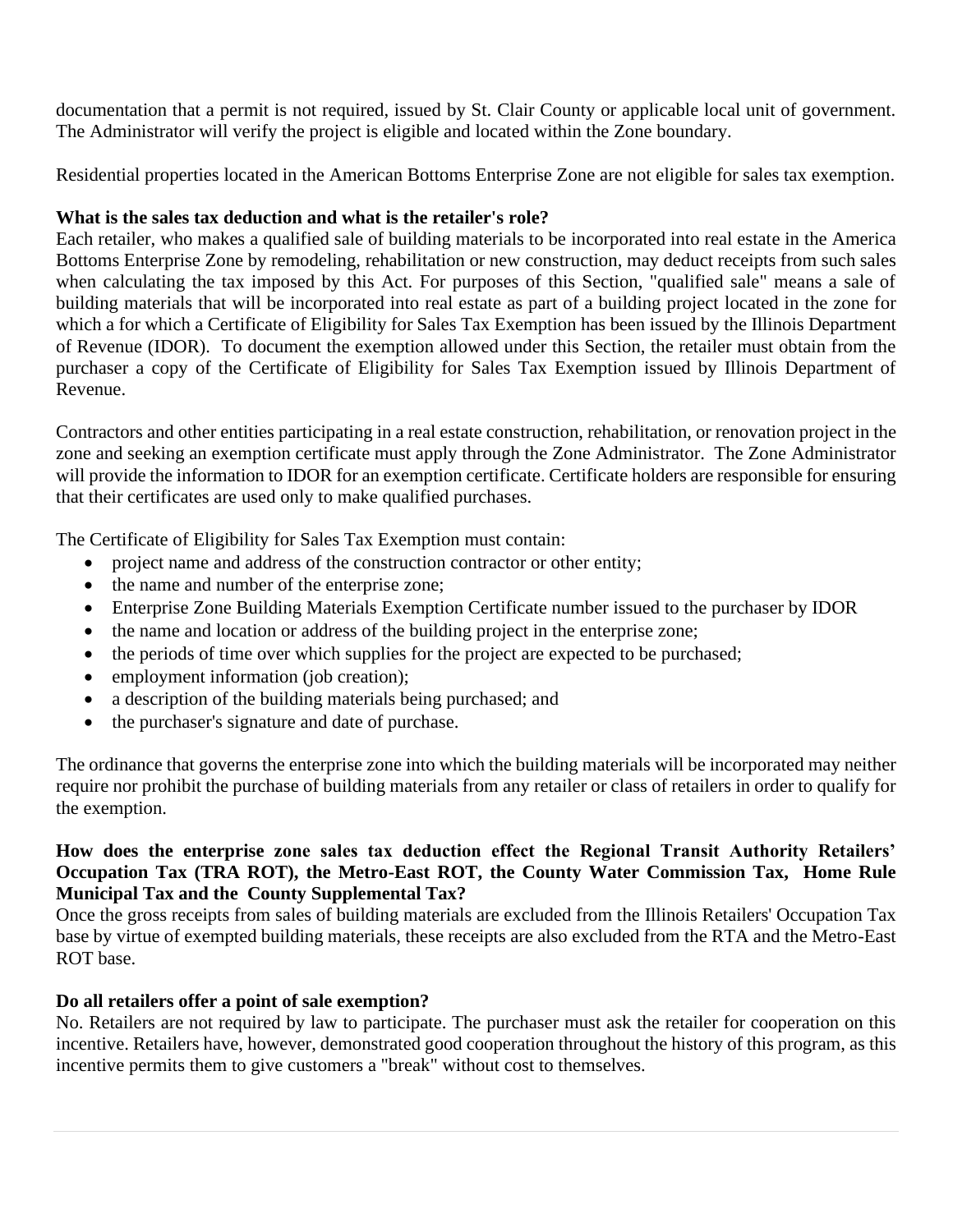## **What qualifies as "building materials" eligible for the sales tax deduction?**

Building materials that are eligible for the enterprise zone sales tax deduction include items that are permanently affixed to real property such as lumber, mortar, glued-down carpets, paint, wallpaper and similar affixed items.

## **ENTERPRISE ZONE FEES**

Approved Enterprise Zone projects requesting a sales tax exemption, will be subject to a fee of one half percent (0.5%) of the total construction material costs included on the sales tax exemption form. The fee will be due upon the issuance of the sales tax exemption certificate by the Zone Administrator and a summary of construction materials costs must be provided to the Zone Administrator at the same time and no fee shall exceed \$50,000.

## **ENTERPRISE ZONE BOUNDARY AMENDMENTS**

Under special and unique circumstances, the Enterprise Zone Administrator will consider extending the Zone boundaries for qualified projects. This process is subject to the approval of the Enterprise Zone Management Board and the State of Illinois.

## **INVESTMENT TAX CREDIT**

The Illinois Income Tax Act 35 ILCS 5/201, as amended, allows corporations, trusts, estates, individuals, partners and Subchapter S shareholders a 0.5 percent credit against the state income tax for investments in qualified property which is placed in service in the American Bottoms Enterprise Zone. This credit is in addition to the existing 0.5 percent investment tax credit allowed statewide against the corporate personal property replacement tax. The investment tax credit applies against gross income subject to Illinois income tax and to the depreciable basis of qualified property placed in service within the American Bottoms Enterprise Zone. It is a one-time credit given in the taxable year in which the property is placed in service. If the amount of the credit exceeds the tax liability for that year, the excess may be carried forward and applied to the tax liability of the five taxable years following the excess credit year.

## **Who are qualifying taxpayers?**

The credit may be taken by corporations, trusts, estates, individuals, partners and Subchapter S shareholders who make investments in qualified property and who otherwise meet the terms and conditions established by statute.

## **What is qualified property?**

"Quality property" is property which:

- is tangible; whether new or used, including buildings and structural components of buildings;
- is acquired by purchase as defined in Internal Revenue Code (IRC) Section 179 (d);
- is depreciable pursuant to IRC Section 167;
- has a useful life of four or more years as of the date placed in service in an enterprise zone;
- is used in the enterprise zone by that taxpayer;
- has not been previously used in Illinois in such a manner and by such a person as would qualify for the credit;
- is an improvement or addition made on or after the date the zone was designated to the extent that the improvement or addition is of a capital nature, which increases the adjusted basis of the property previously placed in service in an enterprise zone an otherwise meets the requirement of qualified property.

## **What are examples of "qualified property"?**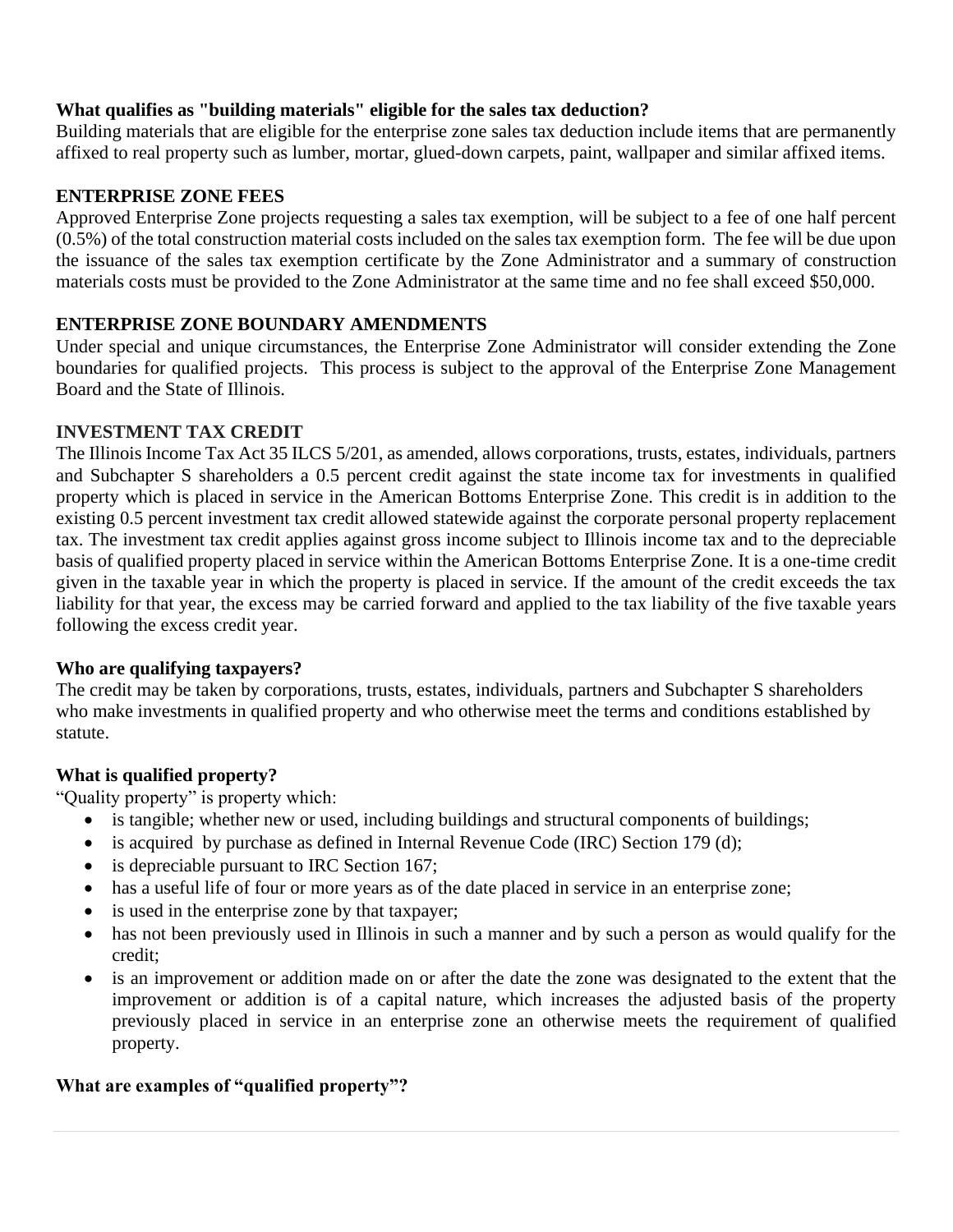Examples of qualified property include: Buildings, structural components of buildings, elevators, materials tanks, boilers and major computer installations. Examples of non-qualifying property include: Land, inventories, small personal computers, trademarks, typewriters and other small non-depreciable or intangible assets.

## **What does "placed in service" mean?**

Qualified property is "placed in service" on the earlier of 1) the date the property is placed in a condition of readiness and availability for use, or 2) the date on which the depreciation period of that property begins. To qualify for the enterprise zone investment tax credit, the property must be placed in service on or after the date the zone is certified by the Department of Commerce and Economic Opportunity (DCEO), and, on or before the last day of the firm's taxable year. Consult your accountant and DCEO for this incentive.

## **What is "depreciable" property?**

Property must be depreciable pursuant to Internal Revenue Code Section 167. Depreciable property is used in the taxpayer's trade or business or held for the production of income (but not inventory) which is subject to wear and tear, exhaustion or obsolescence.

There are some types of assets that may not be depreciable, even though they are used in the taxpayer's business or trade or are held for the production of income. Good will and land are examples. Other examples of tangible property which are not depreciable are inventories, natural resources and currency.

## **Does "used" property qualify for the enterprise zone investment tax credit?**

Used property does not qualify if it was previously used in Illinois in such a manner and by such a person as would qualify for either the statewide investment tax credit or the enterprise zone investment tax credit.

Example: A corporation purchases a used pick-up truck for use in its manufacturing business in an enterprise zone from an Illinois resident who used the truck for personal purposes in Illinois. If the truck meets the other requirements for the investment tax credit, it will not be disqualified because it was previously used in Illinois for a purpose which did not qualify for the credit. However, had the corporation purchased the truck from an Illinois taxpayer in whose hands the truck qualified for the credit, the truck would not be qualified for the investment tax credit, even though the party from whom the truck was acquired had never received an investment tax credit for it.

## **What is the "basis" value of property?**

The "basis" value of property, for the purposes of this credit, is defined the same way it is defined for purposes of federal depreciation calculations. Essentially, the basis is the cost of the property, as well as related capital costs.

## **Does the enterprise zone investment tax credit carry forward?**

Yes. The credit is allowed for the tax year in which the property is placed in service, or, if the amount of the credit exceeds the tax liability for that year, the excess may be carried forward and applied to the tax liability of the five taxable years following the excess credit year. The credit must be applied to the earliest year for which there is a liability. If there is credit from more than one tax year that is available to offset a liability, the credit accruing first in time is applied first.

## **PROPERTY TAX INCENTIVES**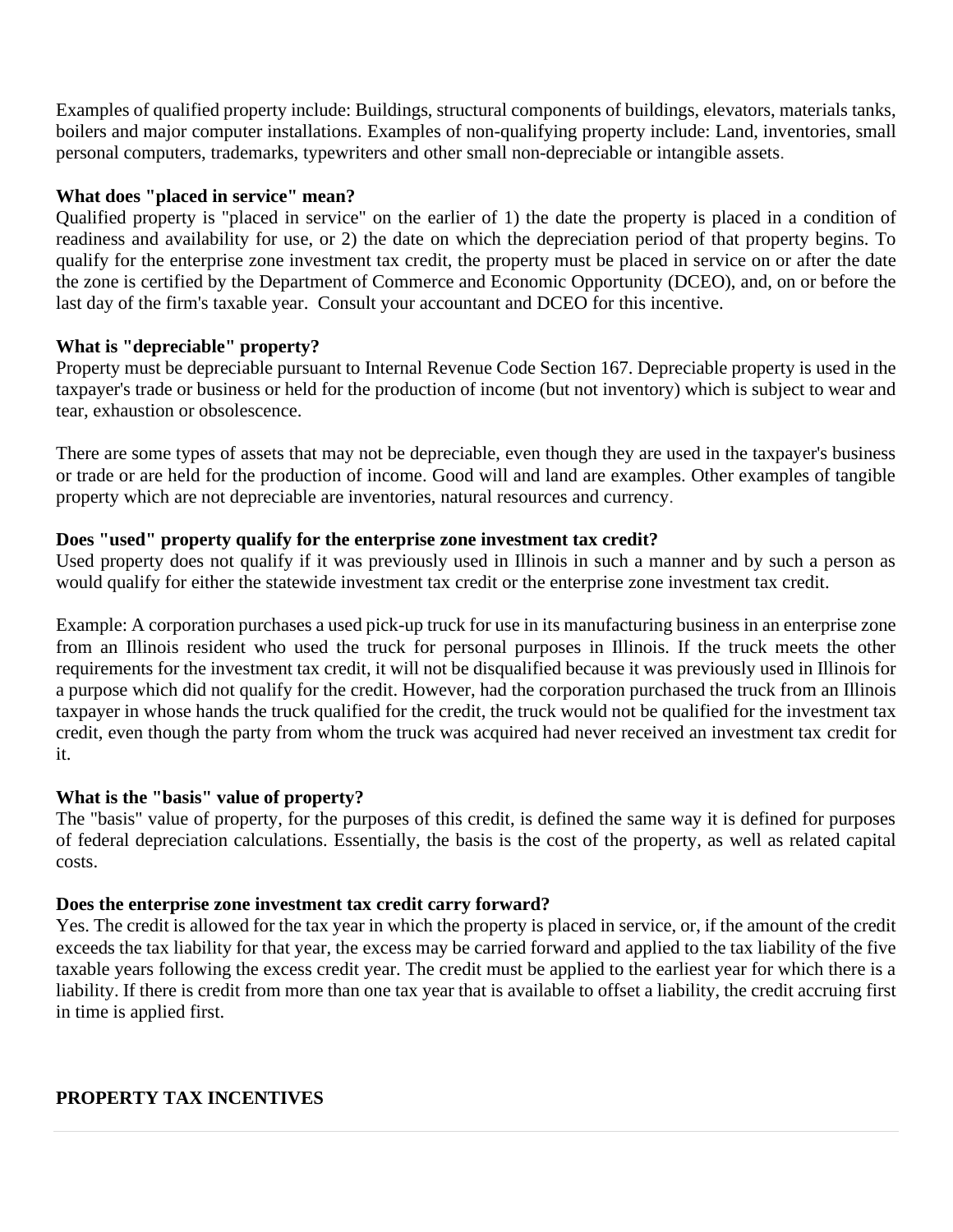**What is the enterprise zone property tax abatement incentive?** The Revenue Act 35 ILCS 200/18-170, as amended provides that any taxing district may order the county clerk to abate (that is, to give up) any portion of its taxes on real property, or on any particular class thereof, located within a zone and upon which new improvements have been constructed or upon which existing improvements have been renovated or rehabilitated. Minimum \$10,000 investment required for eligibility.

**Are taxes reduced on the current value of property (or on existing improvements)?** No. The abatement applies only to taxes on the increase in assessed value attributable to the new construction, renovation, or rehabilitation. Taxes based on the assessed value of land and existing improvements continue to be extended and collected.

**If property tax abatement is authorized, are new improvements made to property located within a zone assessed?** Yes. By law, every time property is improved, it is reassessed.

**What is the process for obtaining these incentives?** For tax abatement, contact local zone administrators to find out if abatements are available in their zone. Property tax abatements and require taxpayers to apply or give some formal notice **before** beginning construction. Contact the local zone administrator, as early as possible to assure that eligibility is not denied due to tardy notice.

**How do these incentives affect the multiplier?** They don't. The multiplier or equalization factor is the application of a percentage increase or decrease, generated by the Illinois Department of Revenue, in order to adjust assessment levels in various counties to the same percentage of full value. Multipliers are not affected by the enterprise zone property tax abatement provision or by county assessment reductions.

**Does the abatement of taxes on improvements in an enterprise zone affect the tax rate?** Yes, however in most cases the effect will be marginal. Tax rates depend on the levy (amount of tax revenue the local government is raising) and the size of the tax base (total equalized assessed valuation of the district less homestead exemptions, plus the value of any State assessed property). Under normal circumstances, the tax rate for a district is calculated by dividing the district's tax levy by its tax base. The greater the tax base, the lower the rate needed to generate the amount of the levy. Under the Enterprise Zone Program, the value of abated property is subtracted from the tax base prior to the calculation of the tax rate. In most cases, the tax base is large enough and the enterprise zone abatements are low enough that the overall effect is negligible.

**Can property tax be abated in a tax increment-financing district (TIF)?** No. Tax increment financing is a financing technique that cities may use to pay for public improvements such as land assemblage, building demolition, utilities, streets, and sidewalks. Property owners in the project area do pay their full share of taxes. Taxes generated by the increase in assessed valuation -- the tax increment -- go into a special allocation fund used to pay the bonds, which financed the public improvement costs. This financing method is not a tool to speculatively prepare for development -- tax increment financing requires an advance commitment by a developer to a project. TIF districts may be included in the legal description of the zone and may receive other tax incentives and benefits but property tax abatement thru the EZ in excluded.

Property tax abatement is, however, a tool that is used for development. It is not a financing technique. The Revenue Act provides that any agreeing taxing district, upon a majority vote of its governing authority, may order the county clerk to abate any portion of its taxes on improvements made to real property located in a zone, The increase in assessed valuation due to new construction, rehabilitation or renovation is not taxed for the term of the abatement as set by local ordinance.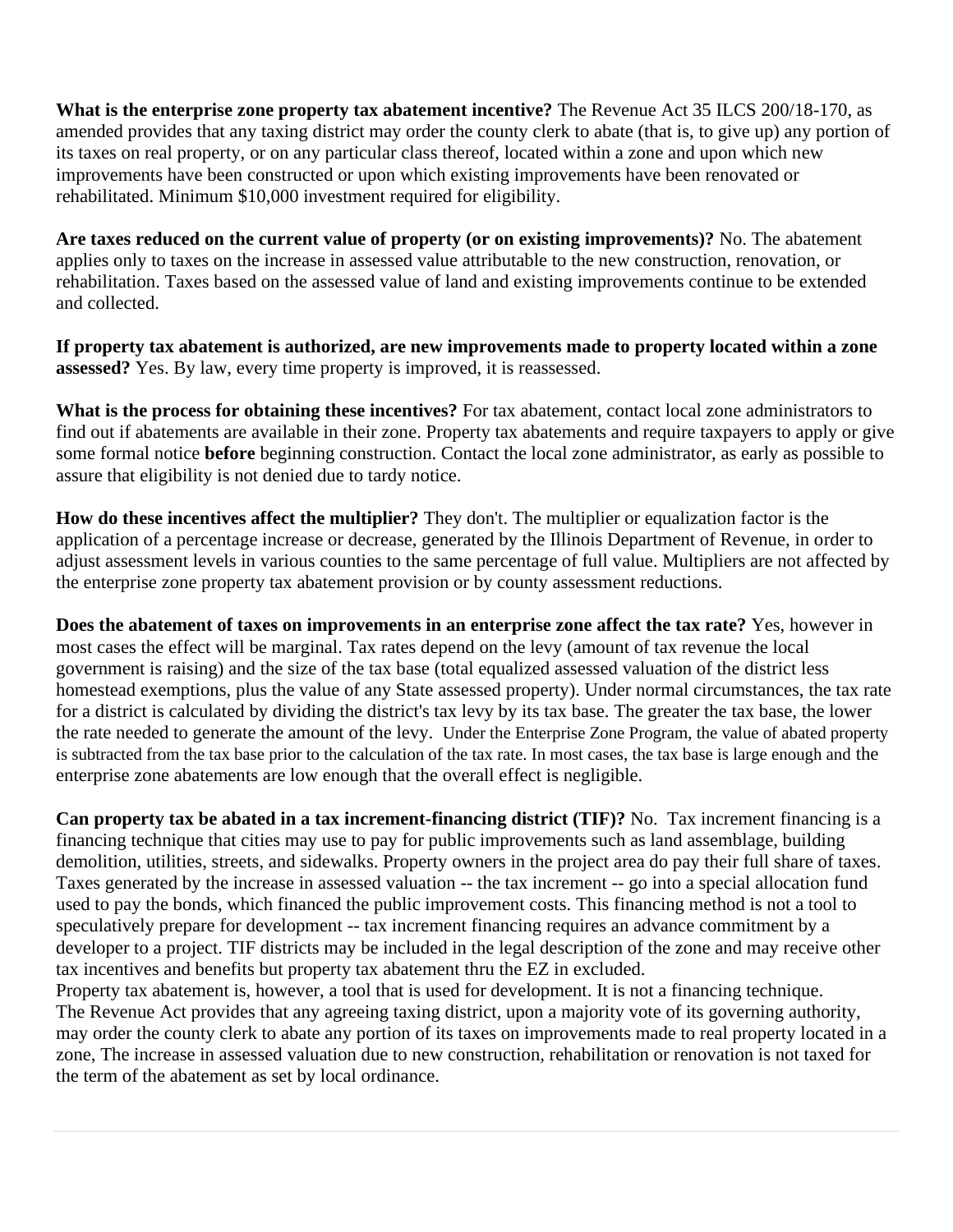**Am I automatically entitled to 100 percent abatement**? No. You must apply; eligibility criteria and abatement formulas are established by local ordinance and vary with the zone. Contact the zone administrator to determine the participating entities for the abatement, the number of years of abatement, and the classes of real property eligible for abatement. American Bottoms tax abatement rate provides 50% abatement for 10 years. Abatement is based on the value of the improvements and will begin for the assessment year in which improvements are completed for 10 years from participating taxing districts. Abatement is for commercial property only, no residential.

## **UTILITY TAX EXEMPTION**

The Public Utilities Act 220 ILCS 5/9-222.1, as amended, and the telecommunications Excise Tax Act 35 ILCS 630/2(a)(5), as amended, allows a business enterprise certified by DCEO as making an investment in a zone that either creates a minimum of 200 full-time equivalent jobs in Illinois or retains a minimum of 1,000 full-time jobs in Illinois, a 5 percent state tax exemption on gas, electricity and the Illinois Commerce Commission .1 percent administrative charge and excise taxes on the act or privilege of originating or receiving telecommunications.

## **How does a business become eligible for the Utility Tax Exemption?**

To be eligible for this incentive, DCEO must certify that the business makes an investment of at least \$5 million in an enterprise zone and has created a minimum of 200 full-time equivalent jobs in Illinois or makes an investment of at least \$175 million in an enterprise zone and has created a minimum of 150 full-time equivalent jobs in Illinois or makes an investment of at least \$20 million in an enterprise zone and has retained a minimum of 1,000 full-time jobs in Illinois. A majority of the "jobs created" or "retained" must be in the Enterprise Zone in which the eligible investment is made. A business must submit an application to DCEO documenting the eligible investment and that the job creation or job retention criteria have been met.

## **What is an eligible investment?**

For purposes of this incentive, eligible investment may be either: 1) investments in qualified property as defined in the Enterprise Zone Investment Tax Credit (described above in this publication); or, 2) noncapital and nonroutine investments and associated service costs made for

the basic construction, renovation or improvement of qualified property including productive capacity, efficiency, product quality or competitive position. Regular maintenance and routine expenditures are not included.

**OPEN MARKET NATURAL GAS TAX EXEMPTION (**RG-61 Gas Use Tax Exemption Certificate is attached to this document)

Companies who are located within the boundaries of the American Bottoms Enterprise Zone are entitled to an exemption on the state sales tax for "wheeled" or open market natural gas transactions.

In order to receive the exemption, the Form RG-61 Gas Use Tax Exemption Certificate (Addendum B) must be completed and given to your delivering supplier. If any of the information you provide on Form RG-61 changes, you must complete a new Form RG-61. Even if no changes are required, a new Form RG-61 must be completed every five years to keep records current.

## **MANUFACTURING MACHINERY AND EQUIPMENT SALES TAX EXEMPTION**

## **What are the Enterprise Zone Manufacturing Machinery and Equipment Sales Tax Exemption?**

The Revenue Act 35 ILCS 120/ld-lf, as amended, allows a business enterprise that is certified by DCEO, that either: creates a minimum of 200 full-time equivalent jobs in Illinois; or retains a minimum of 2,000 full-time jobs in Illinois; or which retains 90% of the existing jobs, a 6.25 percent state sales tax exemption on all tangible personal property which is used or consumed within an enterprise zone in the process of manufacturing or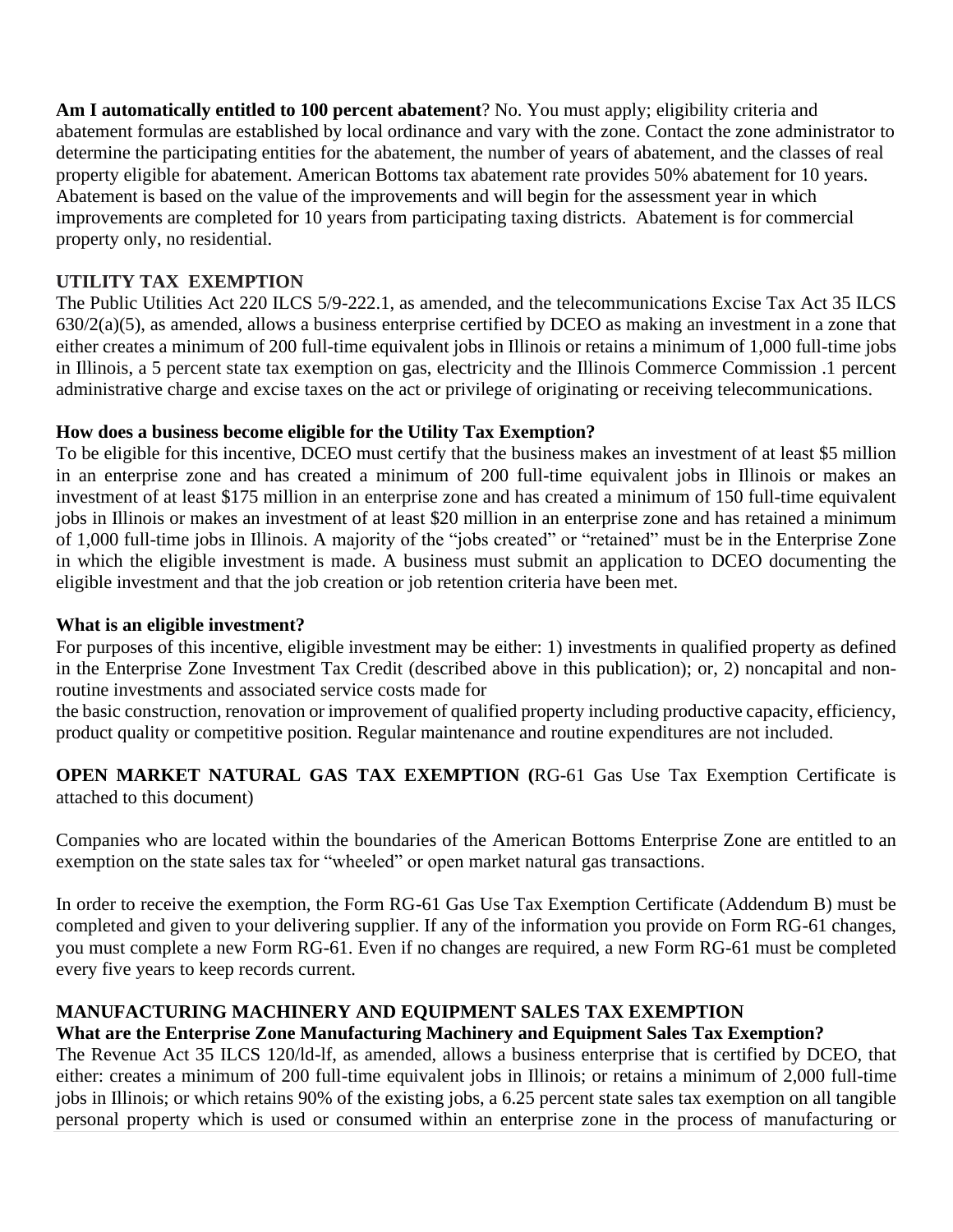assembly of tangible personal property for wholesale or retail sale or lease. This exemption includes repair and replacement parts for machinery and equipment used primarily in the wholesale or retail sale or lease, and equipment, manufacturing fuels, material and supplies for the maintenance, repair or operation of manufacturing, or assembling machinery or equipment.

## **How does a business become eligible for the Manufacturing Machinery & Equipment Sales Tax Exemption?**

To be eligible for this incentive, DCEO must certify that the business has made an investment of at least \$5 million in an enterprise zone and has created a minimum of 200 full-time equivalent jobs in Illinois, or has made an investment of at least \$40 million in an enterprise zone and has retained a minimum of 2,000 full-time jobs in Illinois or has made an investment of \$40 million in an enterprise zone and retained 90 percent of the jobs in place on date of certification. A majority of the "jobs created" or "retained" must be in the American Bottoms Enterprise Zone in which the eligible investment is made. A business must submit an application to DCEO documenting the eligible investment and that the job creation or job retention criteria will be met.

## **What is an eligible investment?**

For purposes of this incentive, eligible investment may be either: 1) investments in qualified property as defined in the Enterprise Zone Investment Tax Credit (described on Page 3-5 of this publication); or, 2) noncapital and non-routine investments and associated service costs made for

the basic construction, renovation or improvement of qualified property including productive capacity, efficiency, product quality or competitive position. Regular maintenance and routine expenditures are not included.

## **Are eligible sales limited to the units of government sponsoring the zone?**

No. Items eligible for the 6.25 percent state sales tax exemption may be purchased anywhere in Illinois.

## **What tangible personal property is eligible for the M, M & E sales tax exemption?**

To be eligible for this exemption the tangible personal property must be directly used or consumed in the process of manufacturing or assembling tangible personal property for wholesale or retail sale or lease. Examples of this include: repair and replacement parts; hand tools; materials and supplies such as abrasives, acids or lubricants; protective clothing and safety

equipment; and, any fuel used for machinery and equipment.

**NOTE:** These examples are only exempt to the extent they are used with machinery and equipment that qualifies for the statewide Manufacturing Machinery and Equipment Sales Tax Exemption.

## **POLLUTION CONTROL FACILITIES EXEMPTION**

For eligible businesses, a sales tax exemption is available on tangible personal property (e.g., machinery, equipment, supplies, etc.) used or consumed within the American Bottoms Enterprise Zone in the operation of pollution control facilities. The Illinois Department of Commerce and Economic Opportunity must certify the business as "eligible" to qualify, which means a business must make an investment in the American Bottoms Enterprise Zone that creates a minimum of 200 full time jobs or retains a minimum of 2,000 full time jobs.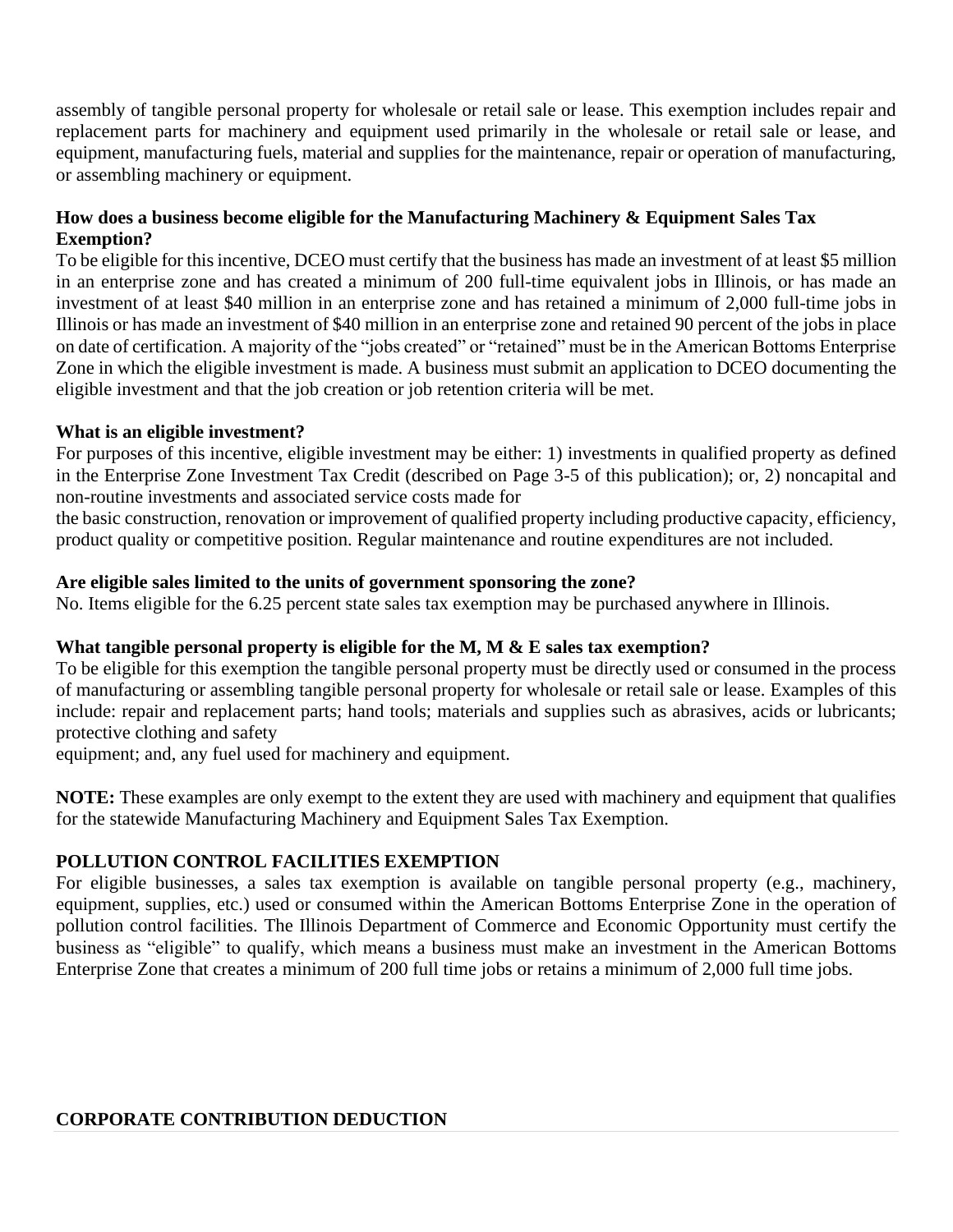The Illinois Income Tax Act 35 ILCS 5/203 provides that corporations may make donations to designated zone organizations for projects approved by the Illinois Department of Commerce and Economic Opportunity and claim an income tax deduction at double the value of the contribution, to the extent that the contribution qualifies as a charitable contribution under Section 170, Subsection (c) of the Internal Revenue Code; and the Department approves the amount and type of contribution which may be claimed as a deduction.

Only an organization that meets the eligibility criteria set forth in the Enterprise Zone Act, including approval from the local government and the Illinois Department of Commerce and Economic Opportunity, is a designated zone organization. For a list of these groups, contact the Department of Commerce and Economic Opportunity at 217-524-0165 or 800-785-6055.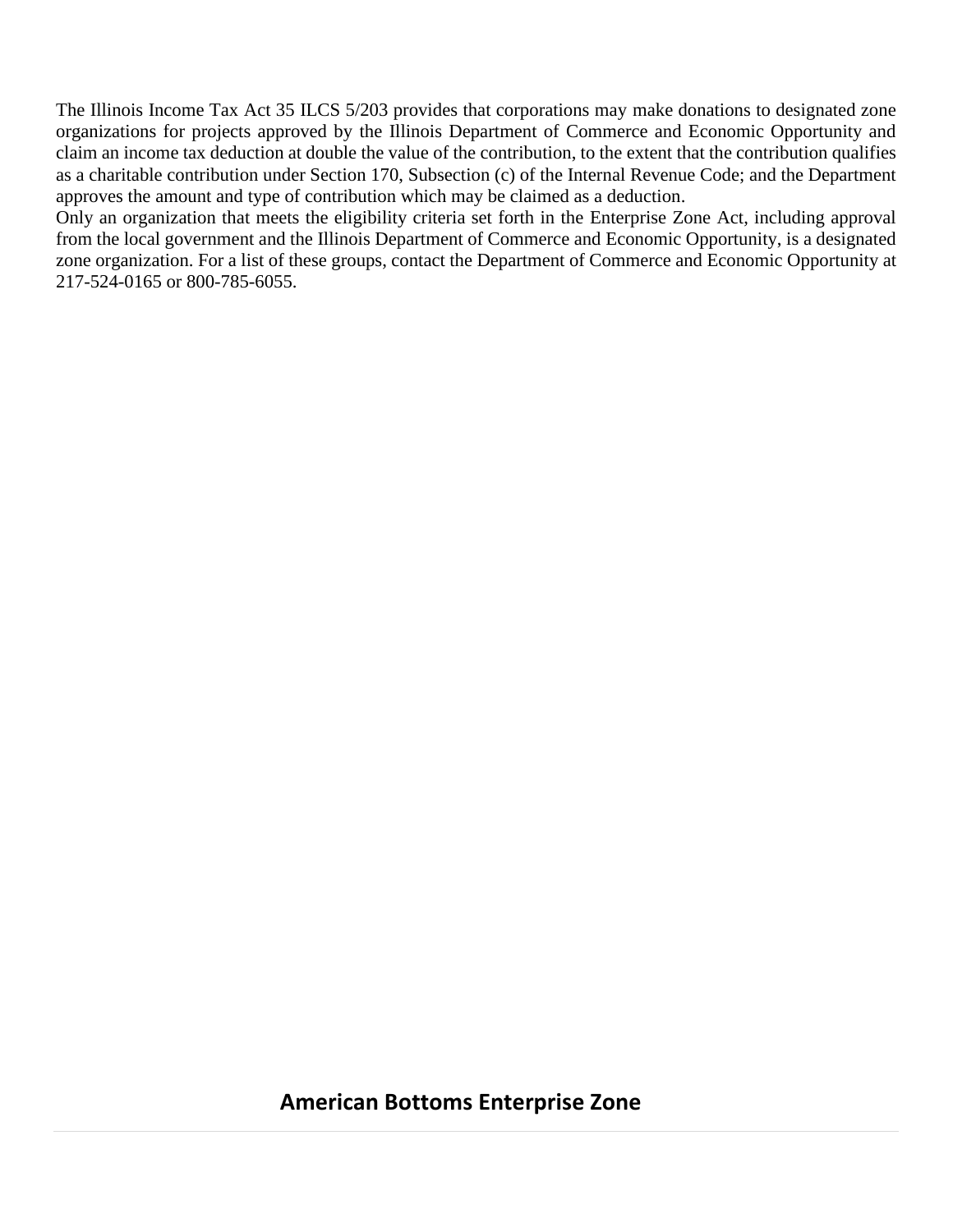For Zone Certified Areas in Cahokia, Dupo, East Carondelet, Sauget, and the unincorporated area of St. Clair County

## **PROJECT APPLICATION**

|                                                   | Project # (assigned by enterprise zone office): ________________________________ |                                                                                                                                                                                                                                |  |
|---------------------------------------------------|----------------------------------------------------------------------------------|--------------------------------------------------------------------------------------------------------------------------------------------------------------------------------------------------------------------------------|--|
| <b>Please Print:</b>                              | Name of Business applying for Enterprise Zone designation:                       |                                                                                                                                                                                                                                |  |
|                                                   |                                                                                  |                                                                                                                                                                                                                                |  |
|                                                   |                                                                                  |                                                                                                                                                                                                                                |  |
|                                                   |                                                                                  |                                                                                                                                                                                                                                |  |
|                                                   |                                                                                  |                                                                                                                                                                                                                                |  |
|                                                   |                                                                                  |                                                                                                                                                                                                                                |  |
| <b>Business Owner</b> (if different than contact) |                                                                                  |                                                                                                                                                                                                                                |  |
|                                                   |                                                                                  |                                                                                                                                                                                                                                |  |
|                                                   |                                                                                  |                                                                                                                                                                                                                                |  |
| Type of Business:                                 | Commercial                                                                       |                                                                                                                                                                                                                                |  |
|                                                   |                                                                                  |                                                                                                                                                                                                                                |  |
| <b>Building Permit (must supply permit copy):</b> |                                                                                  | Grantor: 2000 Contract Contract Communication Communication Communication Communication Communication Communication Communication Communication Communication Communication Communication Communication Communication Communic |  |
|                                                   | Date must not be earlier than certificate date                                   |                                                                                                                                                                                                                                |  |
|                                                   | issued. Amounts for 3 and/or 6 must coincide with building permit)               | Estimated Cost of Project: (A copy of the approved Building Permit must accompany this Application before the Certification will be                                                                                            |  |
| 1)                                                | <b>Building Materials Cost for Remodeling:</b>                                   | \$<br><u> 1980 - Johann Barbara, martin a</u>                                                                                                                                                                                  |  |
| 2)                                                | Est. Cost of Labor for Remodeling project:                                       | \$                                                                                                                                                                                                                             |  |
| 3)                                                | Total cost of Remodeling (1 & 2)                                                 | \$<br><u> 1980 - Johann Barn, mars ann an t-Amhain Aonaich an t-Aonaich an t-Aonaich ann an t-Aonaich ann an t-Aonaich</u>                                                                                                     |  |
| 4)                                                | <b>Building Materials Cost for New Construction:</b>                             | \$                                                                                                                                                                                                                             |  |
| 5)                                                | Est. Cost of Labor for New Construction:                                         | \$                                                                                                                                                                                                                             |  |
| 6)                                                | Total Cost of New Construction (4 & 5)                                           | \$                                                                                                                                                                                                                             |  |
| 7)                                                | Cost of Capital Equipment:                                                       | \$<br><u> 1989 - Johann Barbara, martxa alemaniar arg</u>                                                                                                                                                                      |  |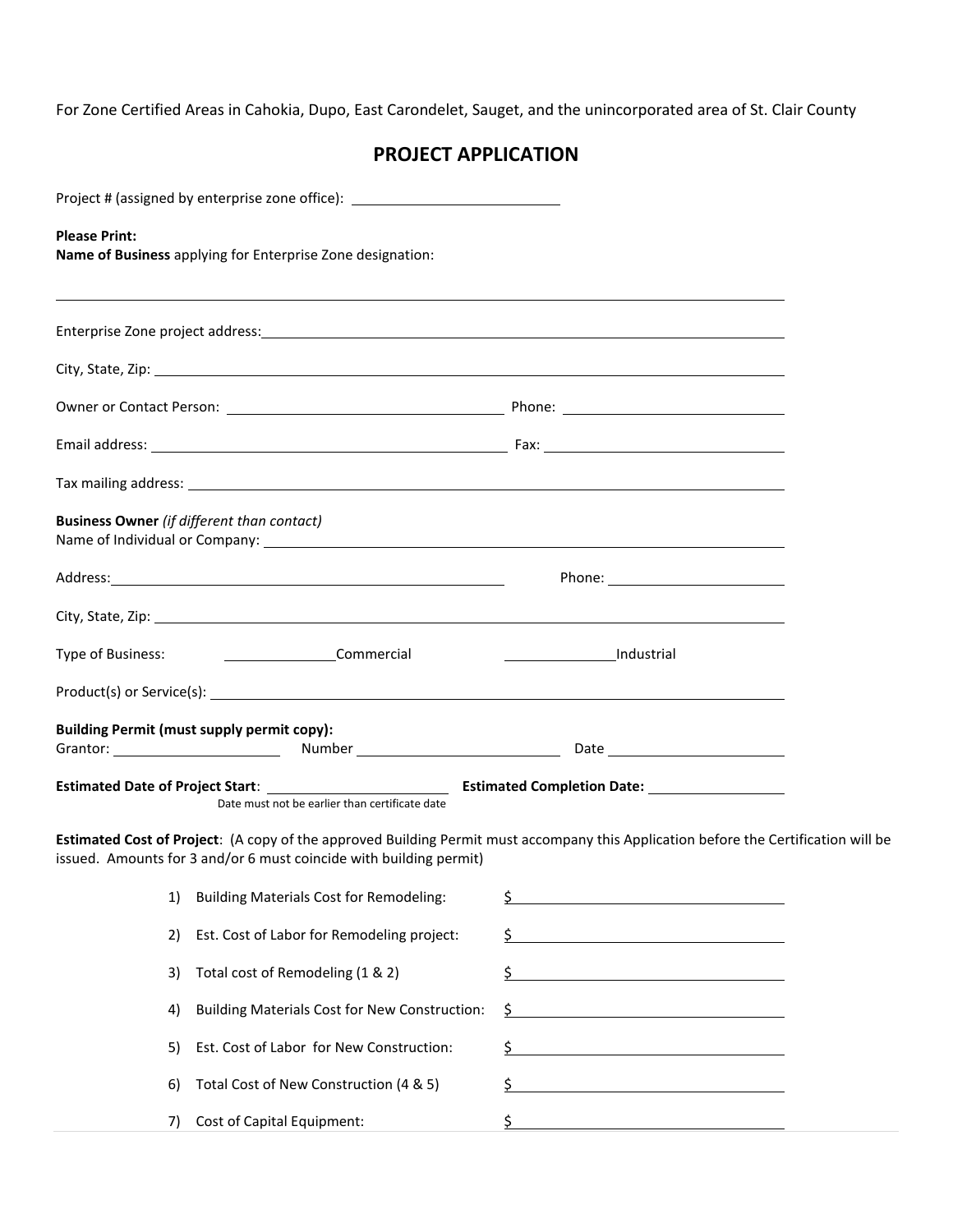| Cost of Site (purchase & preparation):<br>8)       |                                            |
|----------------------------------------------------|--------------------------------------------|
| Total Cost of Building Materials (1 &4)<br>9)      |                                            |
| Total Cost of Labor (2 & 5)<br>10)                 |                                            |
| 11) TOTAL PROJECT COST (7 & 8 & 9 & 10)            |                                            |
| <b>Enterprise Zone Fee due with application:</b>   |                                            |
| Cost of building materials $(\text{\#}9)$ x .005 = | (EZ Fee per 20 ILCS 655/8.2/c.\$50,000cap) |

**Job Creation:** 

- Employees Retained(if applicable) due to this project (means the number of documented jobs that will remain in the zone when it can be publicly documented the business would close operations, without enterprise zone benefits - attach documentation):  $($  # must be greater than 0)
- Estimated Number of Full Time Equivalent Jobs created at business site (means the number of jobs for which persons are hired or are expected to be hired within one year as a result of the new investment, not including construction jobs or spinoff jobs that may be created):  $($  # must be greater than 0)
- Estimated Number of Full-time Equivalent Construction Jobs working at project site: (#must be greater than 0).

**General Description of Proposed Project:** (Include any rehabilitation/remodeling of existing structures, new construction, major paving or new equipment. (Use an additional sheet if necessary)

| Permanent Parcel Number(s) of project location: Network and the control of the control of the control of the control of the control of the control of the control of the control of the control of the control of the control<br>Will a new Parcel ID number be created after development, if so, what is it________________________<br>(Owner must submit land deeds and notify administration if a parcel number is split. If administrator is not notified |  |
|---------------------------------------------------------------------------------------------------------------------------------------------------------------------------------------------------------------------------------------------------------------------------------------------------------------------------------------------------------------------------------------------------------------------------------------------------------------|--|
| no abatement will be given for missed parcel.)                                                                                                                                                                                                                                                                                                                                                                                                                |  |
|                                                                                                                                                                                                                                                                                                                                                                                                                                                               |  |
|                                                                                                                                                                                                                                                                                                                                                                                                                                                               |  |
|                                                                                                                                                                                                                                                                                                                                                                                                                                                               |  |
| Link to the NAICS codes: http://www.census.gov/cgi-bin/sssd/naics/naicsrch?chart=2007                                                                                                                                                                                                                                                                                                                                                                         |  |
|                                                                                                                                                                                                                                                                                                                                                                                                                                                               |  |
|                                                                                                                                                                                                                                                                                                                                                                                                                                                               |  |
|                                                                                                                                                                                                                                                                                                                                                                                                                                                               |  |
|                                                                                                                                                                                                                                                                                                                                                                                                                                                               |  |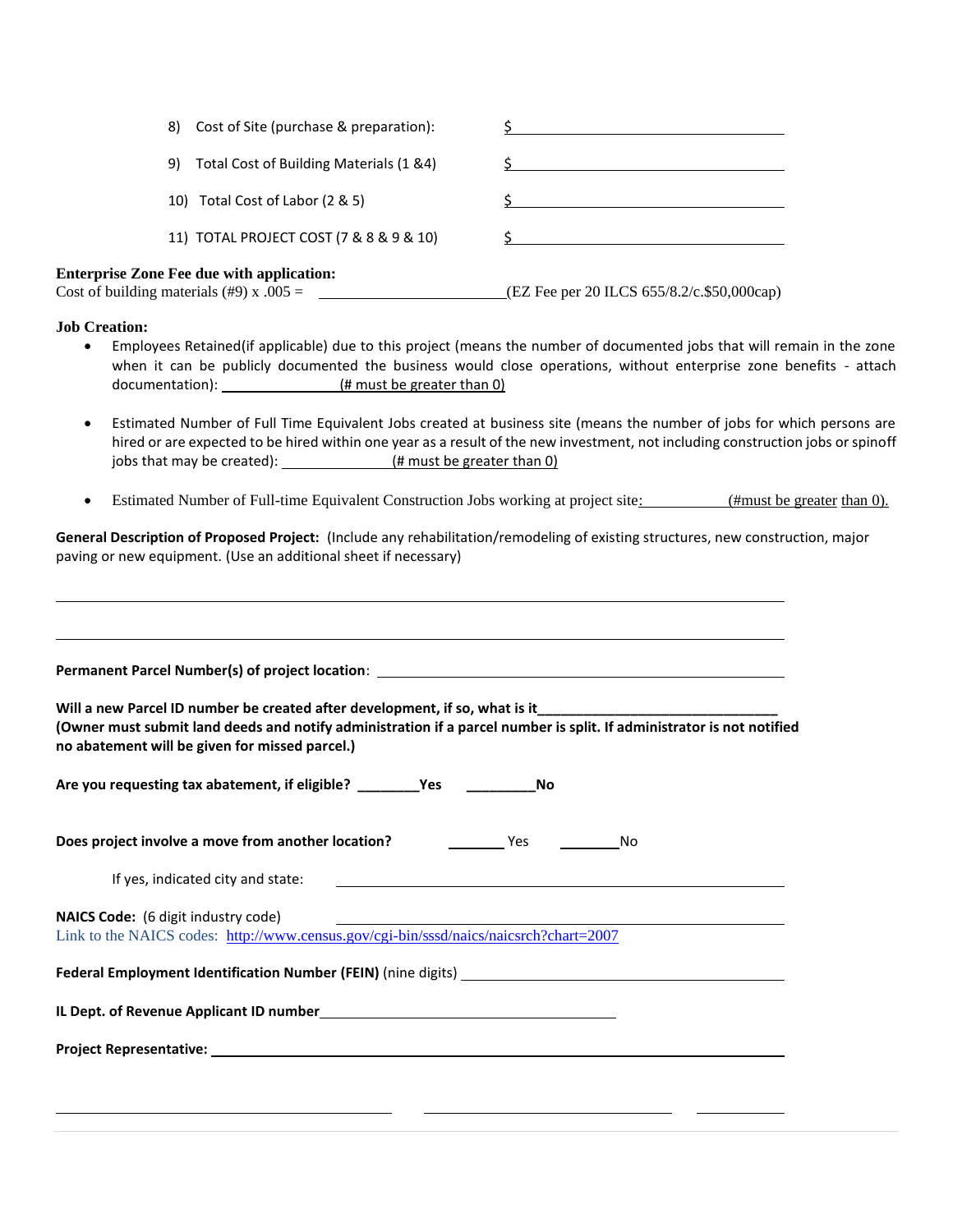**NOTE:** *A COPY OF THE APPROVED BUILDING PERMIT, PARCEL NUMBER(S), CONTRACTOR INFORMATION AND THE ENTERPRISE ZONE APPLICATION FEE MUST ACCOMPANY APPLICATION BEFORE PROJECT WILL BE APPROVED TO GO FORWARD WITH SALES TAX EXEMPTION APPLICATION TO THE ILLINOIS DEPARTMENT OF REVENUE.* 

*DO NOT ORDER OR PURCHASE BUILDING MATERIALS BEFORE YOUR SALES TAX CERTIFICATE IS ISSUED. ALL INFORMATION REQUESTED ON THE SALES TAX EXEMPTION APPLICATION FORM MUST BE COMPLETED. THIS IS REQUIRED BY STATE LAW.* 

| (To be filled in by Enterprise Zone Administrator)                                                                                                                                                                      |               |
|-------------------------------------------------------------------------------------------------------------------------------------------------------------------------------------------------------------------------|---------------|
| Certification: Requested through IDOR __________________                                                                                                                                                                |               |
| Signature of Enterprise Zone Administrator                                                                                                                                                                              | Date Fee Paid |
| Please submit project application to:<br>Christina Anderson, Program Manager & Zone Administrator<br><b>St. Clair County Intergovernmental Grants Department</b><br>19 Public Square, Suite 200<br>Belleville, IL 62220 |               |

*Direct: 618.825.3218 Fax: 618.236.1190 E-Mail: [canderson@co.st-clair.il.us](mailto:canderson@co.st-clair.il.us)*

*\*Checks for Enterprise Zone fee should be made payable to: St. Clair County Economic Development.*

\*\*\*\*\*\*\*\*\*\*\*\*\*\*\*\*\*\*\*\*\*\*\*\*\*\*\*\*\*\*\*\*\*\*\*\*\*\*\*\*\*\*\*\*\*\*\*\*\*\*\*\*\*\*\*\*\*\*\*\*\*\*\*\*\*\*\*\*\*\*\*\*\*\*\*\*\*\*

*INFORMATION ON EACH CONTRACTOR OR OTHER ENTITY THAT PURCHASES BUILDING MATERIALS TO BE INCORPORATED INTO REAL ESTATE WITHIN THIS STATE CERTIFIED ENTERPRISE ZONE BY REHABILITATION, REMODELING OR NEW CONSTRUCTION, MUST*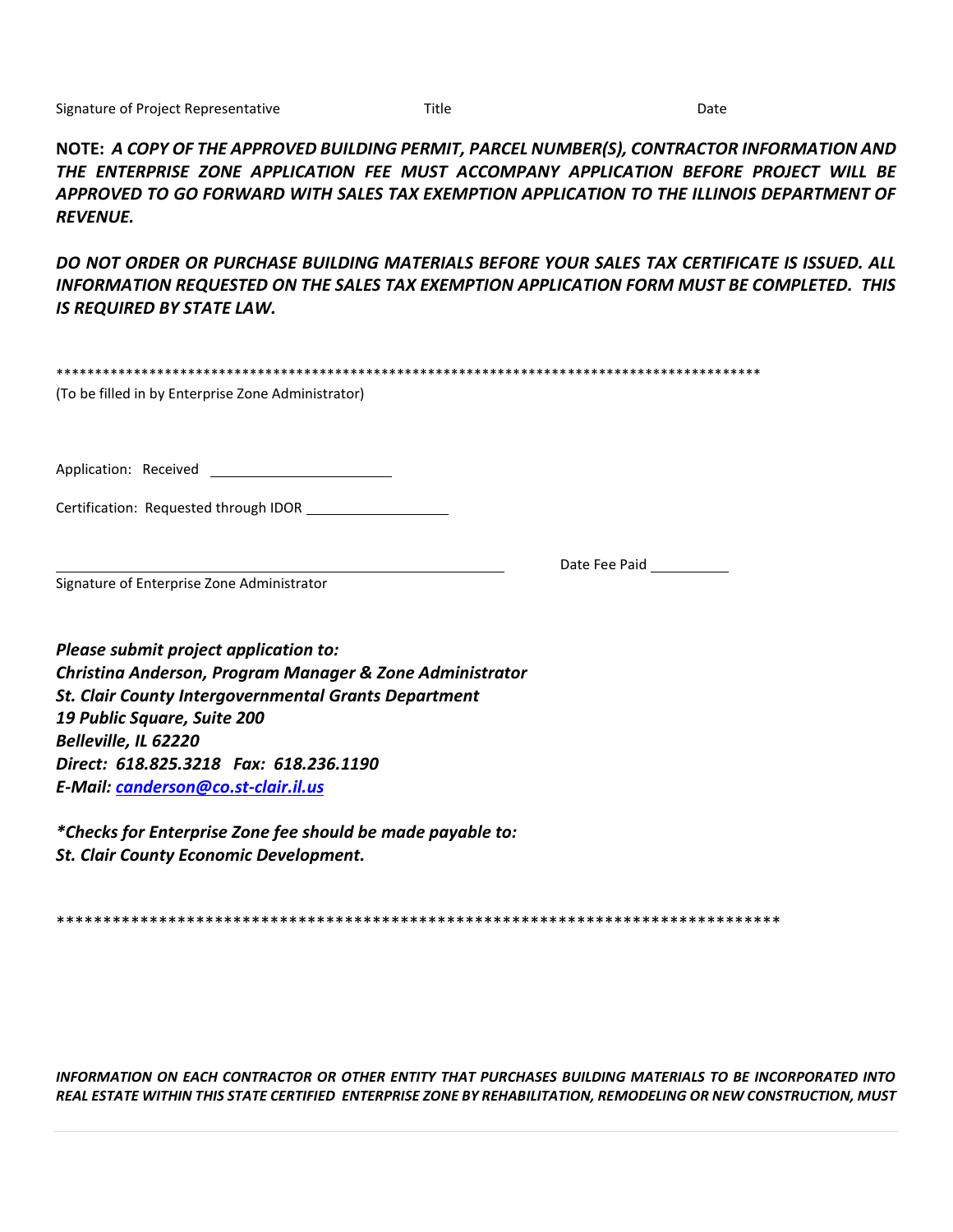*COMPLETE THE REQUIRED FORM PROVIDED TO RECEIVE THE SALES TAX EMEMPTION CERTIFICATE FROM THE ILLINOIS DEPARTMENT OF REVENUE. (Please make as many copies of the contractor form as needed).*

| <b>PROJECT NAME:</b><br><b>CONTRACTOR INFORMATION</b>                                                                                                                                                                                |                                                                                                                        |                                                                                                                       |                                                         |  |
|--------------------------------------------------------------------------------------------------------------------------------------------------------------------------------------------------------------------------------------|------------------------------------------------------------------------------------------------------------------------|-----------------------------------------------------------------------------------------------------------------------|---------------------------------------------------------|--|
|                                                                                                                                                                                                                                      |                                                                                                                        |                                                                                                                       |                                                         |  |
|                                                                                                                                                                                                                                      |                                                                                                                        |                                                                                                                       |                                                         |  |
|                                                                                                                                                                                                                                      |                                                                                                                        |                                                                                                                       |                                                         |  |
|                                                                                                                                                                                                                                      |                                                                                                                        |                                                                                                                       |                                                         |  |
|                                                                                                                                                                                                                                      |                                                                                                                        |                                                                                                                       | $\mathsf{Zip} \hspace{.5cm} \underbrace{\hspace{.5cm}}$ |  |
|                                                                                                                                                                                                                                      |                                                                                                                        |                                                                                                                       |                                                         |  |
|                                                                                                                                                                                                                                      |                                                                                                                        |                                                                                                                       |                                                         |  |
|                                                                                                                                                                                                                                      |                                                                                                                        |                                                                                                                       |                                                         |  |
| Tax Mailing Address <b>example and the control of the control of the control of the control of the control of the control of the control of the control of the control of the control of the control of the control of the contr</b> |                                                                                                                        |                                                                                                                       |                                                         |  |
| Federal Employer Identification Number (FEIN)                                                                                                                                                                                        |                                                                                                                        | <u> 1989 - Johann Barn, mars ann an t-Amhainn an t-Amhainn an t-Amhainn an t-Amhainn an t-Amhainn an t-Amhainn an</u> |                                                         |  |
| Illinois Unemployment Insurance Number (UIN)                                                                                                                                                                                         |                                                                                                                        | <u> 1989 - Johann Barbara, martin amerikan basar dan berasal dalam basa dalam basar dalam basar dalam basa dalam</u>  |                                                         |  |
| Illinois Department of Revenue Applicant ID #:                                                                                                                                                                                       |                                                                                                                        | <u> 1989 - Johann Barbara, martxa alemaniar argumento de la contrada de la contrada de la contrada de la contrad</u>  |                                                         |  |
| Number of workers projected at project site:                                                                                                                                                                                         |                                                                                                                        |                                                                                                                       |                                                         |  |
| <b>Estimated Project Start Date:</b>                                                                                                                                                                                                 |                                                                                                                        |                                                                                                                       |                                                         |  |
|                                                                                                                                                                                                                                      |                                                                                                                        |                                                                                                                       |                                                         |  |
| <b>Building Materials Exemption</b>                                                                                                                                                                                                  |                                                                                                                        |                                                                                                                       |                                                         |  |
| <b>Contract Amount</b>                                                                                                                                                                                                               |                                                                                                                        |                                                                                                                       |                                                         |  |
| Estimated average tax rate                                                                                                                                                                                                           | <u> a shekara ta 1999 a shekara ta 1991 a shekara ta 1991 a shekara ta 1991 a shekara ta 1991 a shekara ta 1991 a </u> |                                                                                                                       |                                                         |  |
| Percentage of contract that consists of building materials qualifying for exemption __________                                                                                                                                       |                                                                                                                        |                                                                                                                       |                                                         |  |
| Estimated dollar amount of exemption for purchase materials                                                                                                                                                                          |                                                                                                                        |                                                                                                                       |                                                         |  |
| <b>Contractor Signature</b>                                                                                                                                                                                                          |                                                                                                                        | Date                                                                                                                  |                                                         |  |